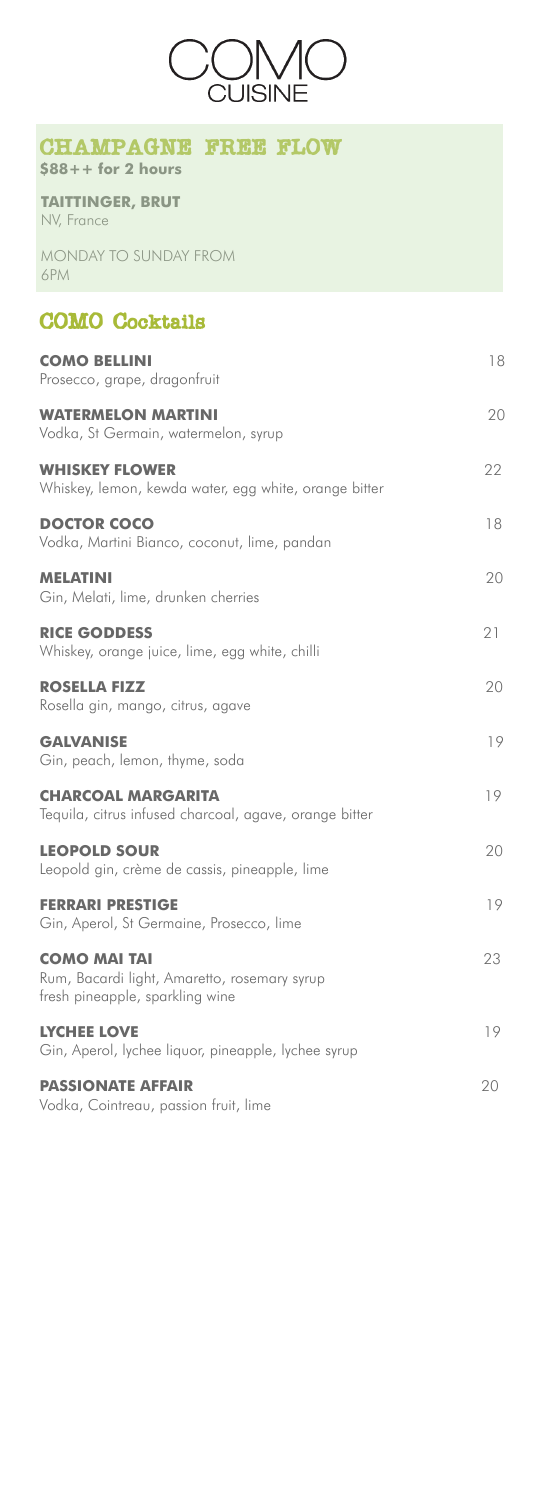

## For The Table

| <b>ROASTED SPICED NUTS</b><br>Masala spice, curry leaf                      | 6  |
|-----------------------------------------------------------------------------|----|
| <b>GARLIC NAAN</b><br>House made chutney, curd                              | 9  |
| <b>SMASHED CUCUMBER</b><br>Szechuan pepper, fermented chilli, sesame        | 8  |
| <b>ISLAND SMOKED FISH DIP</b><br>Chips, radish, celery                      | 14 |
| <b>SPICY MUSHROOM SALAD</b><br>Lettuce cups, aromatic herbs                 | 16 |
| <b>ENDIVES</b><br>Black pepper, anchovy vinaigrette                         | 14 |
| <b>BRUSSEL SPROUTS</b><br>Miso, bonito flakes                               | 16 |
| <b>ROCK SHRIMP</b><br>Spicy cream sauce                                     | 16 |
| <b>MOMO DUMPLINGS</b><br>Pork, coriander, chilli                            | 12 |
| <b>SATAY</b><br>Wagyu beef, peanuts, sweet soy, coconut                     | 20 |
| Seasonals                                                                   |    |
| <b>TUNA TARTARE</b><br>Truffle, crème fraiche, crisps                       | 28 |
| <b>SHELLED CRAB SALAD</b><br>Green papaya, sweet corn, chilli lime dressing | 30 |
| <b>GRILLED ARROW SQUID</b><br>Lemon, chilli relish, arugula leaves          | 32 |
| <b>SEASONAL GREEN ASPARAGUS</b><br>Brown butter mayonnaise                  | 20 |
| <b>TANDOOR CAULIFLOWER</b><br>Kale, pomegranate, almond, nigella yoghurt    | 28 |
| <b>VIOLET ARTICHOKES</b><br>Chicory, orange, pistachio                      | 24 |

#### **HEIRLOOM BEETS AND TOMATOES** 24

Stracciatella cheese, herbs